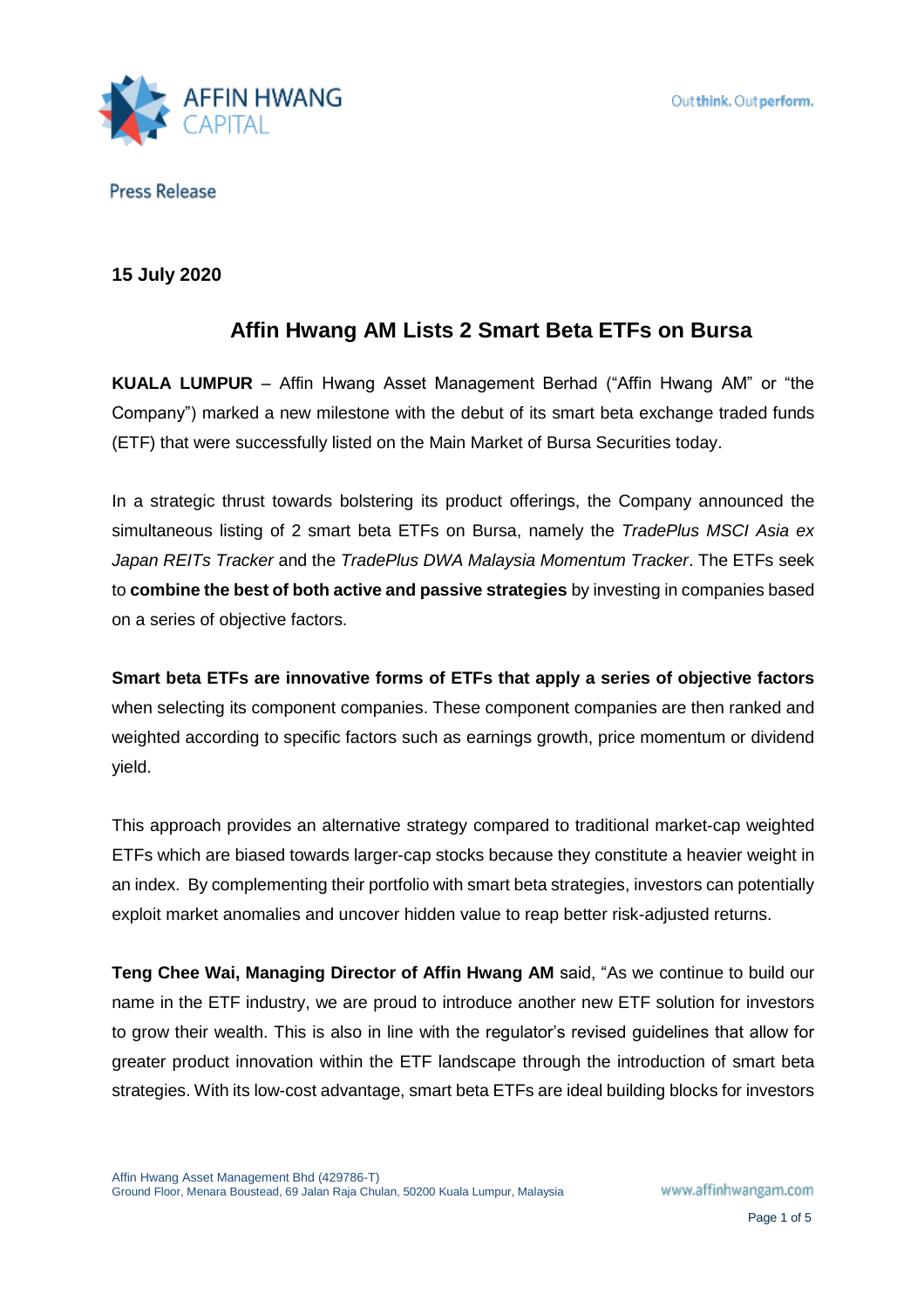

to pile on different strategies such as dividend or momentum factors to construct a diversified portfolio."

The **TradePlus MSCI Asia ex Japan REITs Tracker** seeks to provide investors access to the highest and most consistent dividend-yielding REITs in Asia (excluding Japan) through the smart beta selection of the index. Against a backdrop of high volatility in the market, investors can add a measure of stability in their portfolios through consistent dividend pay-outs from REITs. The strategy has historically provided an average annual dividend yield ranging between 4% to 5% p.a.\*

The **TradePlus DWA Malaysia Momentum Tracker** aims to provide investors exposure to local stocks with the highest price momentum as its smart beta factor. Being the country's first momentum strategy on Bursa, investors can potentially reap higher returns by capturing stocks with the most upswing momentum to ride the recovery in the local stock market.

As the index provider responsible for the methodology behind Malaysia's first momentum strategy, **Jay Gragnani, Head of Research and Client Engagement of Nasdaq Dorsey Wright (NDW)** said, "TradePlus DWA Malaysia Momentum Tracker offers turnkey access to relative strength strategy, empowered by NDW's global technical research. The underlying index is an effective tool to track momentum for adopting disciplined investment solutions. Our work with Affin Hwang AM expands strategic options for the investing public in Malaysia and the entire APAC region."

**Sylviane Carot, Executive Director at MSCI** said, "We are very pleased to work with Affin Hwang Asset Management to help address their clients' need for smart beta strategies. At MSCI, we are committed to provide indexes, data and tools to help investors build and manage better portfolios."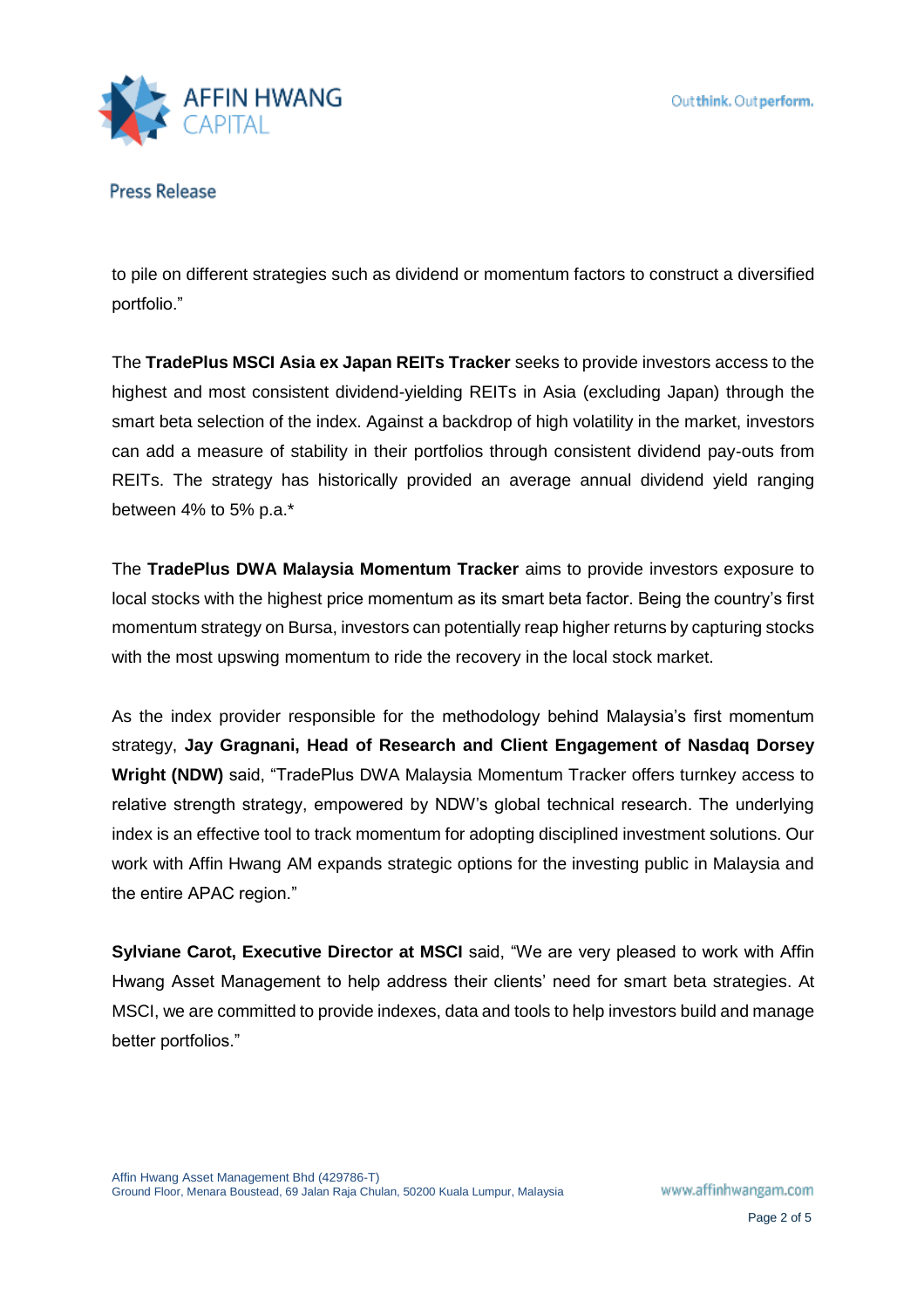

With the Company's 6 current ETF offerings, today's new listings would bring the Company's total ETFs to 8, making Affin Hwang AM the largest ETF provider in Malaysia (in terms of number of ETFs listed) as it continues to expand its product suite.

Units of the ETFs start trading today on Bursa Securities under the following stock code:-

| <b>Fund Name</b>           | <b>TradePlus DWA</b><br><b>Malaysia Momentum</b><br><b>Tracker</b> | <b>TradePlus MSCI Asia</b><br>ex Japan REITs<br><b>Tracker</b> |
|----------------------------|--------------------------------------------------------------------|----------------------------------------------------------------|
| <b>Stock Code</b>          | 0836EA                                                             | 0837EA                                                         |
| <b>Stock Short</b><br>Name | <b>MY-MOMETF</b>                                                   | AXJ-REITSETF                                                   |

Investors can buy and sell units throughout the trading day like any other publicly-traded shares, with a minimum board lot size of 100 Units. The TradePlus MSCI Asia ex Japan REITs Tracker was launched at an initial issue price of RM1.00 per unit, while the TradePlus DWA Malaysia Momentum Tracker was launched at an initial issue price of RM1.00 per unit.

- End of Press Release –

### **For media enquiries, please contact:**

Lee Sheung Un | sheungun.lee@affinhwangam.com | +6017 296 3781

#### **References**

*\* Past performance is not indicative of future performance*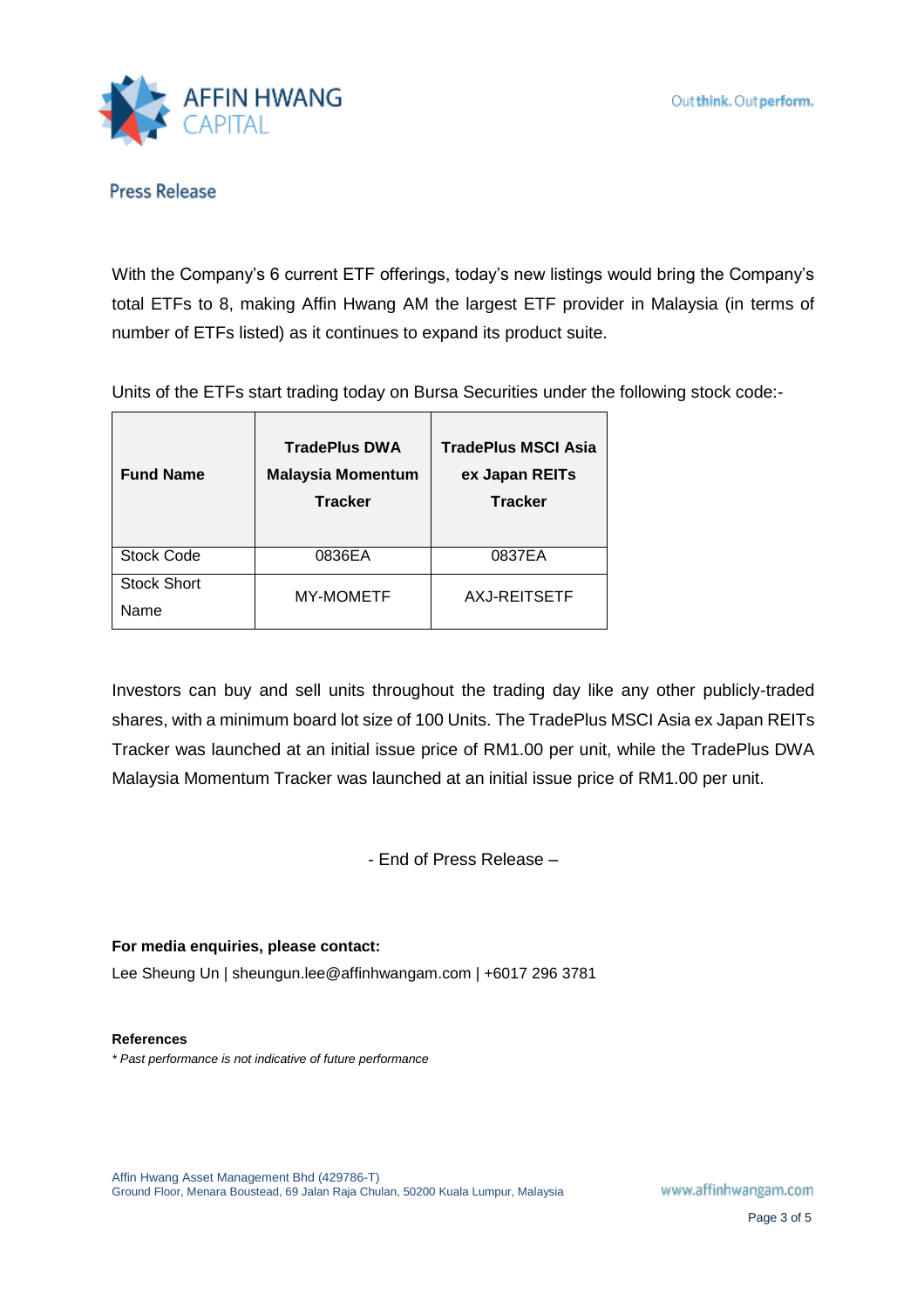

#### **Appendix**

Table 1: Top 10 Holdings for TradePlus DWA Malaysia Momentum Tracker

| <b>No</b> | <b>Company Name</b>          | Weight (%) |
|-----------|------------------------------|------------|
| 1         | <b>Supermax Corporation</b>  | 16.9       |
| 2         | <b>Top Glove Corporation</b> | 8.9        |
| 3         | Hartalega Holdings           | 6.7        |
| 4         | Kossan Rubber Industries     | 5.9        |
| 5         | <b>QL Resources</b>          | 4.6        |
| 6         | Dialog Group                 | 4.2        |
| 7         | <b>IGB Real Estate</b>       | 4.0        |
| 8         | Axis REIT                    | 4.0        |
| 9         | <b>Westports Holdings</b>    | 4.0        |
| 10        | Petronas Gas                 | 3.9        |

*Source: Nasdaq, as at 30 June 2020*

### Table 2: Top 10 Holdings for TradePlus MSCI Asia ex Japan REITs Tracker

| <b>No</b> | <b>Company Name</b>                      | Weight (%) |
|-----------|------------------------------------------|------------|
| 1         | <b>CapitaLand Mall Trust</b>             | 10.3       |
| 2         | Mapletree North Asia Commercial Trust    | 9.2        |
| 3         | Link REIT                                | 8.8        |
| 4         | <b>CapitaLand Commercial Trust</b>       | 7.0        |
| 5         | Frasers Logistics & Commercial Trust     | 6.3        |
| 6         | Mapletree Logistics Trust                | 5.7        |
| 7         | <b>Mapletree Industrial Trust</b>        | 5.5        |
| 8         | Manulife US Real Estate Investment Trust | 5.4        |
| 9         | Fortune Real Estate Investment Trust     | 4.7        |
| 10        | Cromwell European Real Estate Investment | 4.6        |

*Source: MSCI limited, as at 30 June 2020*

#### **About Affin Hwang Asset Management Berhad**

Affin Hwang Asset Management Bhd ("Affin Hwang AM" or the "Company") was incorporated in Malaysia on 2 May 1997 under the Companies Act 1965 and began its operations under the name Hwang-DBS Unit Trust Berhad in 2001. In early 2014, the Company was acquired by the Affin Banking Group ("Affin") and hence, is now supported by a major home-grown financial services conglomerate. Affin has close to 40 years of experience in financial industry which focuses on commercial, Islamic and investment banking services, money broking, fund management and underwriting of life and general insurance business. Additionally, Affin Hwang AM is also 27% owned by Nikko Asset Management International Limited, a wholly-owned subsidiary of Tokyo-based Nikko Asset Management Co. Ltd, a leading independent Asian investment management franchise. Its head office is located in Kuala Lumpur and has a total of 7 main sales offices located in Peninsular and East Malaysia. They are in Penang, Ipoh, Malacca, Johor Bahru, Kuching, Miri and Kota Kinabalu.

Affin Hwang AM's core business is providing fund management services to private clients, as well as to retail clients via its stable of unit trust funds and private retirement schemes. The Company offers wide range of unit trust products and investment solutions with underlying investments comprising conventional equities, balanced, bond, money market, capital guaranteed, capital